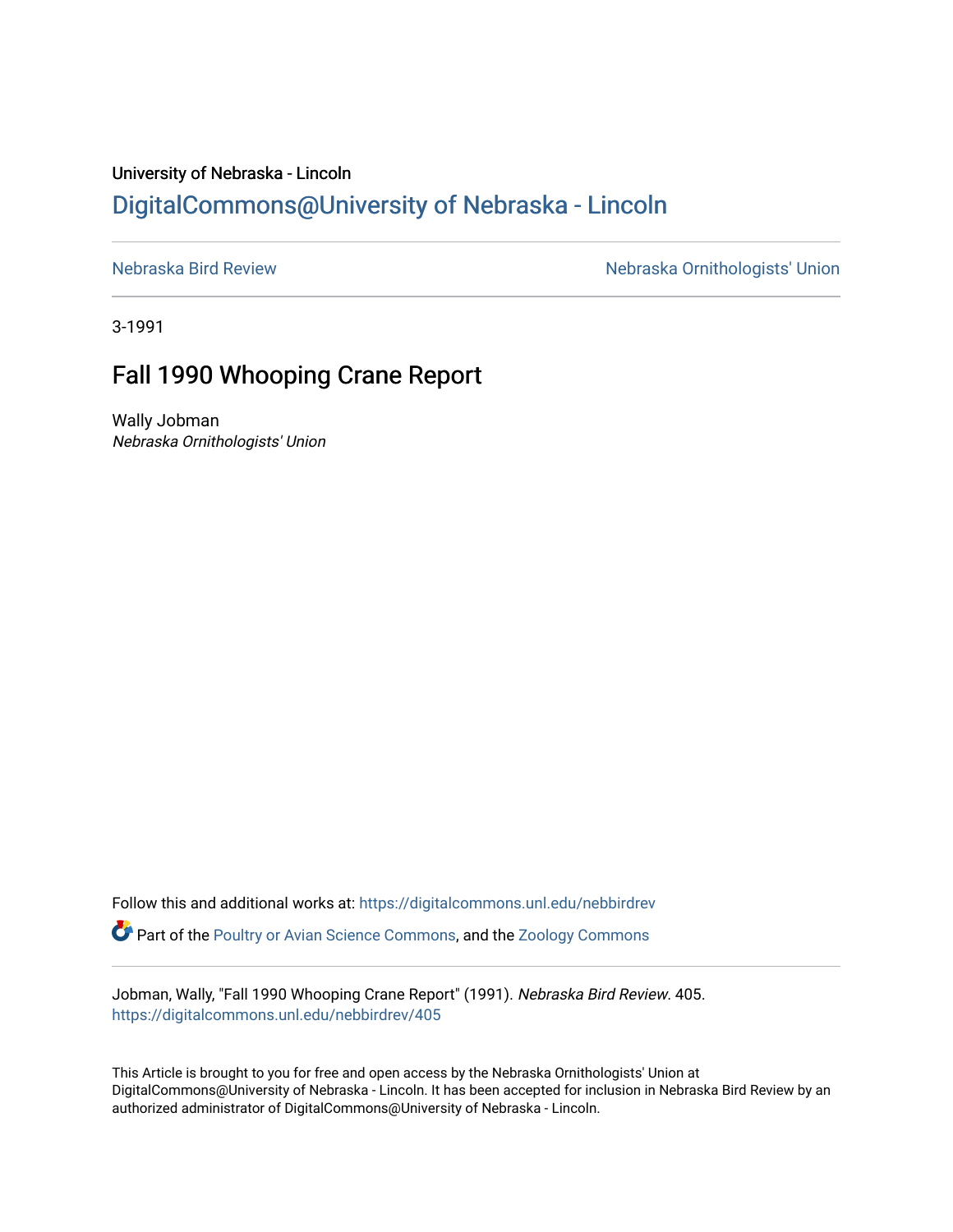Wally Jobman, "Fall 1990 Whooping Crane Report," from Nebraska Bird Review (March 1991) 59(1). Published 1991 by the Nebraska Ornithologists' Union.

32 \_\_\_\_\_\_\_\_\_\_\_\_\_\_\_\_\_\_\_\_\_\_\_The Nebraska Bird Review \_\_\_\_\_\_\_\_\_\_\_\_\_\_ \_\_\_\_ Vol. 59

## Fall 1990 Whooping Crane Report

The following is a synopsis of the report from the U.s. Fish and Wildlife Service with regard to Whooping Crane sightings from this fall. The report consists of confirmed, probable, and unconfirmed sightings during the season (these terms are defined in *NBR* 56:79). The USFWS states that under best conditions 155 cranes, including at least 13 fledged young, should have made the trip to Aransas this fall. As of December 19, 1990, nine of these birds had not arrived. The most spectacular confirmed sighting of the fall was a record group of 13 birds seen together in Saskatchewan on October 12. Twelve separate confirmed sightings were also reported in areas around Cheyenne Bottoms, Kansas, the important wetlands area which has been much beleaguered by drought as of late. Perhaps most encouraging